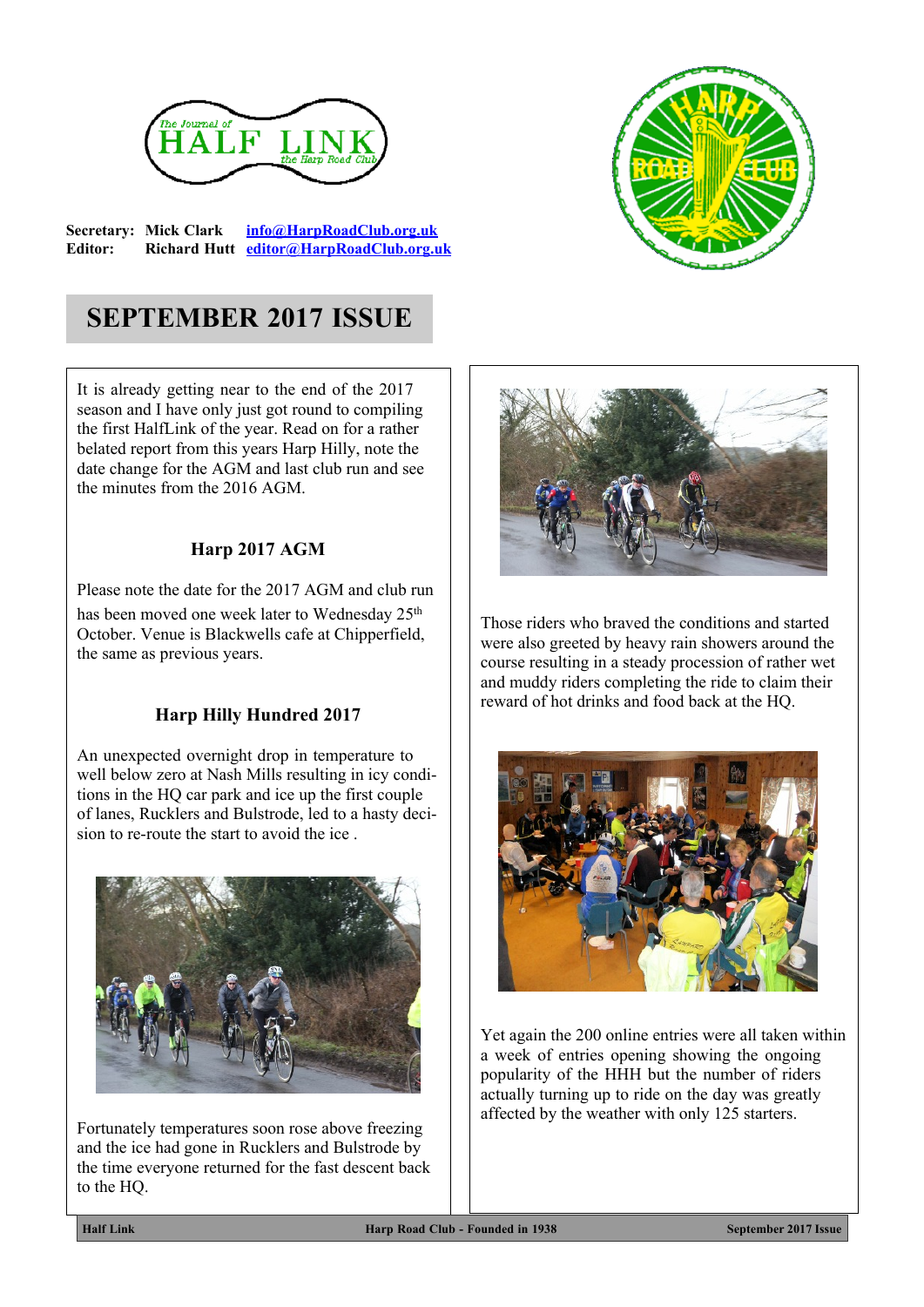The Berkhamsted CC, with a total of 53 counting riders, were once again convincing winners of the Harp Hilly Shield taking it for their third consecutive year.



As agreed at the AGM we supported three charities this year topping up the proceeds from the Harp Hilly Hundred from Harp Road Club funds to allow us to donate a total of £1500, £500 each to Guide Dogs for the Blind, the Cynthia Spencer Hospice in Northampton and CassieWorld, a fund for a 10 year old girl suffering from Rett Syndrome.

Feedback from the riders was that, even with the inclement weather, they had enjoyed the experience and the free food and drink that greeted them on their return was the icing on the cake. As well as being thanked by riders as they made their way home we also received a number of emails thanking us for running the HHH, some excerpts below:

> Thanks for the certificate. My riding buddy and I had a great ride on Sunday and I just wanted to say thanks to you and all your team for putting it on. It took me back to my youth when I was a regular participant in the late `70s - early 80's when I used to be able to do the 100 miles on fixed - not any more !

Thanks for organising another great event. Our members really enjoy the HHH

\*\*\*

\*\*\*

Thanks as always to those helping on the day, Mick C, Mick K, Dave & Barbara, Jim, Dave P, Malcolm, Glenn & Bob.

# **Medium Gear '25' Record**

Another rather late report due to the scarcity of HalfLinks. For the first time in nearly 20 years a Harp TT record was broken when Richard recorded a time of 58:11 in the Lea Valley MG '25' in April 2016 beating the previous record of 1:00:38 by over 2 minutes and his personal best by over a minute. Although not quite as fast this year Richard got under the hour for the third time in the 2017 Lea Valley MG '25' with his second fastest ride of 59:15.



## **Minutes of Harp Road Club AGM held on Wednesday October 19th @ Blackwells, Chipperfield**

Present : Phil Corley (President), Jim Williams (Chair), Mick Clark (Secretary), Richard Hutt (HHH Organiser), Graham Holdstock (Treasurer), Dave LeFevre, John Warren, Bob Degavino, Pete Coombs & Dave Pratchett.

Apologies received from Peter Yates, Malcolm & Alison Putman, Terry Gambles, Andrew Hutt, Alyn Ross, Glenn Butterworth & Mike Dawson. Meeting commenced @ 13.55 hrs.

- 1) Minutes of 2015 meeting. Read & Approved with no matters arising.
- 2) Chair's review of the year. Copy attached and accepted.
- 3) Financial report Graham's fully audited account showed a surplus for 2015 of £124.19 with a total of  $£1,582.02$  in the bank. Copy of said account is available upon request. Please pay your 2017 subs (£5) by BACS, details available from Graham. Account approved.
- 4) Affiliations for  $2017$  Renewal's for CTT  $\&$ WLC. BC will be paid before year end. Jim recommended Cycling UK (ex CTC) if members needed individual insurance, they will take on any cycling related dispute you may have with another party free of charge.
- 5) Promotions for 2017 Richard willing to organise the HHH and looks forward to the membership's continuing support. Next year's date has yet to be confirmed although Mick Clark advised he would not be available for the third weekend in January (which is the normal slot) due to a prior commitment. Aside from the HHH, Richard will be organising a special 60 klm. ride to celebrate his 60<sup>th</sup> birthday in early July. Pete Coombs's Leicestershire ride from Café Ventoux will be late July and it was agreed next year's club rides will revert back to Wednesdays.
- 6) Appointment of Officers 2017 All this year's officials have indicated they are willing to stand again. Agreed
- 7) Appointment of Auditor Graham Holdstock advised Mr. J.W.Keighley is willing to continue and was duly elected.